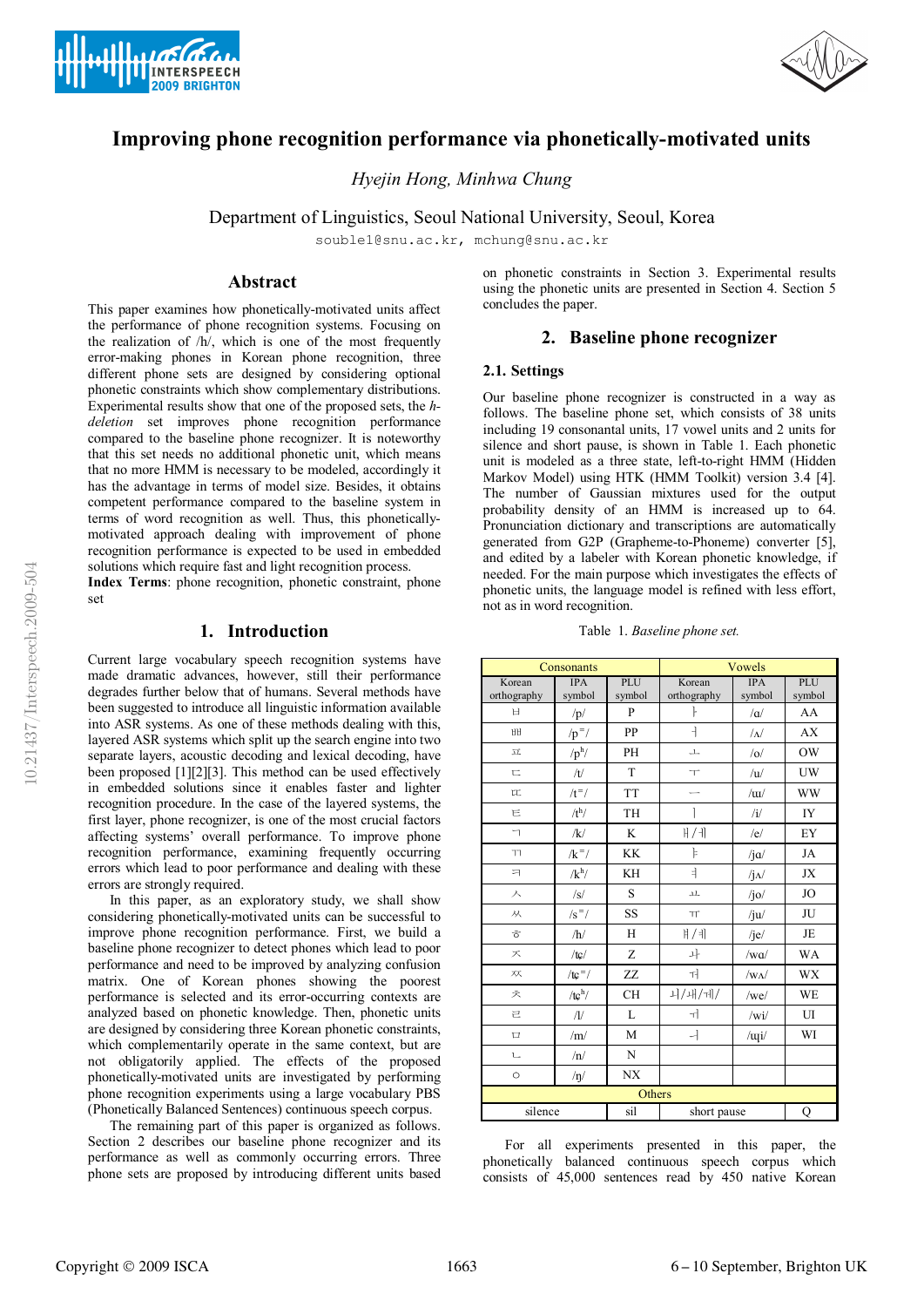speakers (100 sentences per speaker) is used. The training data consists of 43,000 sentences and a speaker-disjoint set of 2,000 sentences is set aside for testing. The statistics of the corpus used in our experiments are shown in Table 2.

|  |  |  |  | Table 2. Statistics of the corpus used in experiments. |
|--|--|--|--|--------------------------------------------------------|
|  |  |  |  |                                                        |

|                    | Training  | Test    |
|--------------------|-----------|---------|
| Sentence           | 43,000    | 2,000   |
| Word               | 843,628   | 37,749  |
| Vocabulary         | 35,868    | 6,216   |
| Phone              | 2,826,699 | 125,487 |
| Words per sentence | 19.6      | 18.9    |
| Phones per word    | 3.4       | 3.3     |

The speech data are parameterized into  $12<sup>th</sup>$  order MFCCs and log energy, and their first and the second deltas are incorporated.

#### **2.2. Baseline performance**

#### *2.2.1. Overall performance*

The overall performance of the baseline recognizer is presented in Table 3.

Table 3. *Overall baseline performance.*

| Number of<br>Gaussian mixtures | PER $(%)$ |
|--------------------------------|-----------|
|                                | 71.52     |
| 2                              | 64.76     |
| 4                              | 55.52     |
| 8                              | 48.48     |
| 16                             | 41.96     |
| 32                             | 37.91     |
| 64                             | 34.23     |

#### *2.2.2. Individual phone recognition performance*

To investigate which phone degrades the recognition performance the most, confusion matrix analysis is performed. The performance of individual phone recognition is assessed using the percentage correct  $(\%c)$  in the row of the confusion matrix, which means how many times a phone instance was correctly recognized [4]. We inspect all errors considering phone frequencies besides the performance, since one's impact on the overall performance may not be considerable if it does not occur frequently. Considering the number of insertions and that of deletions, PER increase of each phone is calculated. Only five fundamental phones which considerably reduce the performance, occupying over 2.5% of the whole phones and showing the poorest performance, are shown in Table 4.

Table 4. *The most common error-making phones (32 Gaussian mixtures).*

| Phone | $\%c$ | Frequency<br>(% of total phones) | <b>PER</b> increase<br>(% of total errors) |
|-------|-------|----------------------------------|--------------------------------------------|
| EY    | 54.0  | 5,398 (4.30)                     | 2.30(6.07)                                 |
| Н     | 63.8  | 4,100 (3.27)                     | 2.59(6.83)                                 |
| Z     | 64.6  | 4,703 (3.75)                     | 1.40(3.70)                                 |
| K     | 66.1  | 8,835 (7.04)                     | 3.14(8.28)                                 |
| D     | 66.2  | 3,310 (2.64)                     | 1.73(4.57)                                 |

These five phones were also indicated as the main errormaking phones in [6]. These phones increase the overall absolute PER by 11.16%, which means 29.44% of total phone recognition errors. This implies that some specific phones occupying a large portion of total phones failed to be correctly recognized.

Then why these certain phones show poor performance? Two possibilities seem plausible. First, certain phones keep quite small acoustic or phonetic distance from other phones, so that they fail to be correctly recognized, but are substituted. In the case of 'EY', 41.17% of errors are occurred as substitutions into diphthongs 'WE' and 'JE', which are comprised of 'EY' and a semi-vowel, [j] and [w], respectively. Besides 'EY', other monophthongs often misrecognized as their corresponding diphthongs. It might be because that the duration of each semi-vowel is relatively short compared to other segments in general, accordingly, distinctive phonetic characteristics between diphthongs and their matching monophthongs are intricate to capture. Finally, it might lead to many substitution errors between monophthongs and diphthongs. Same situations are found in 'Z', 'K', 'P', as well. Three units for unvoiced lax obstruents, 'Z', 'K', 'P' are likely to misrecognized as other tense 'ZZ', 'KK', 'PP' and aspirated consonants 'CH', 'KH', 'PH', which keep close phonetic distance from their corresponding lax consonants. In the case of these lax consonants, some proportions of these confusions seem to be removed by considering allophonic realizations. Our previous work [7], which introduced Korean consonantal allophonic units, voiced units, confirmed that these allophonic units are effective to improve the performance.

Glottal fricative /h/, however, seems to be in different case from the previously discussed phones. Its phone recognition performance was not considerably improved but still poor when its voiced unit was considered, that is, it needs to receive more attention than other obstruents. The second possibility arises at this point. Some phones may be hard to be modeled for their characteristics per se, having tendency to be weakened or diversity of phonetic realizations according to their contexts. Actually, /h/ is likely to be weakened especially in spontaneous speech. Moreover, its phonetic realizations vary in different contexts, which makes hard to capture discriminative clue to recognize it correctly. Thus, more phonetic considerations on these phones are necessary for improving the performance of these phones including /h/.

Among the five common error-making phones, we shall focus on /h/ for the reason discussed above. /k/ increases the overall PER the most (3.14%), however, /h/ increases absolute PER by 2.59%, which is still high. Accordingly, we give priority to /h/ and scrutinize its error-occurring contexts in the next.

#### *2.2.3. Frequently error-occurring contexts of /h/*

We analyze all errors in /h/ recognition. The deletion of /h/ is the most significant type of errors, which means that 59.14% of /h/ recognition errors are deletions, and 21.28% of all deletion errors are from /h/. This is comparable to [6].

It is worthy to note that /h/ is likely to be misrecognized especially between sonorant sounds including vowel, semivowel, nasal and lateral. This was indicated in [6], as well. Figure 1 shows an example of misrecognized /h/ between sonorants.

| m<br>on | <b>Section</b><br>n. | T | A | -- | д |  |
|---------|----------------------|---|---|----|---|--|
|         | <b>1979</b><br>V     |   | ▵ |    |   |  |

Figure 1: *An example of misrecognized /h/ between sonorants.*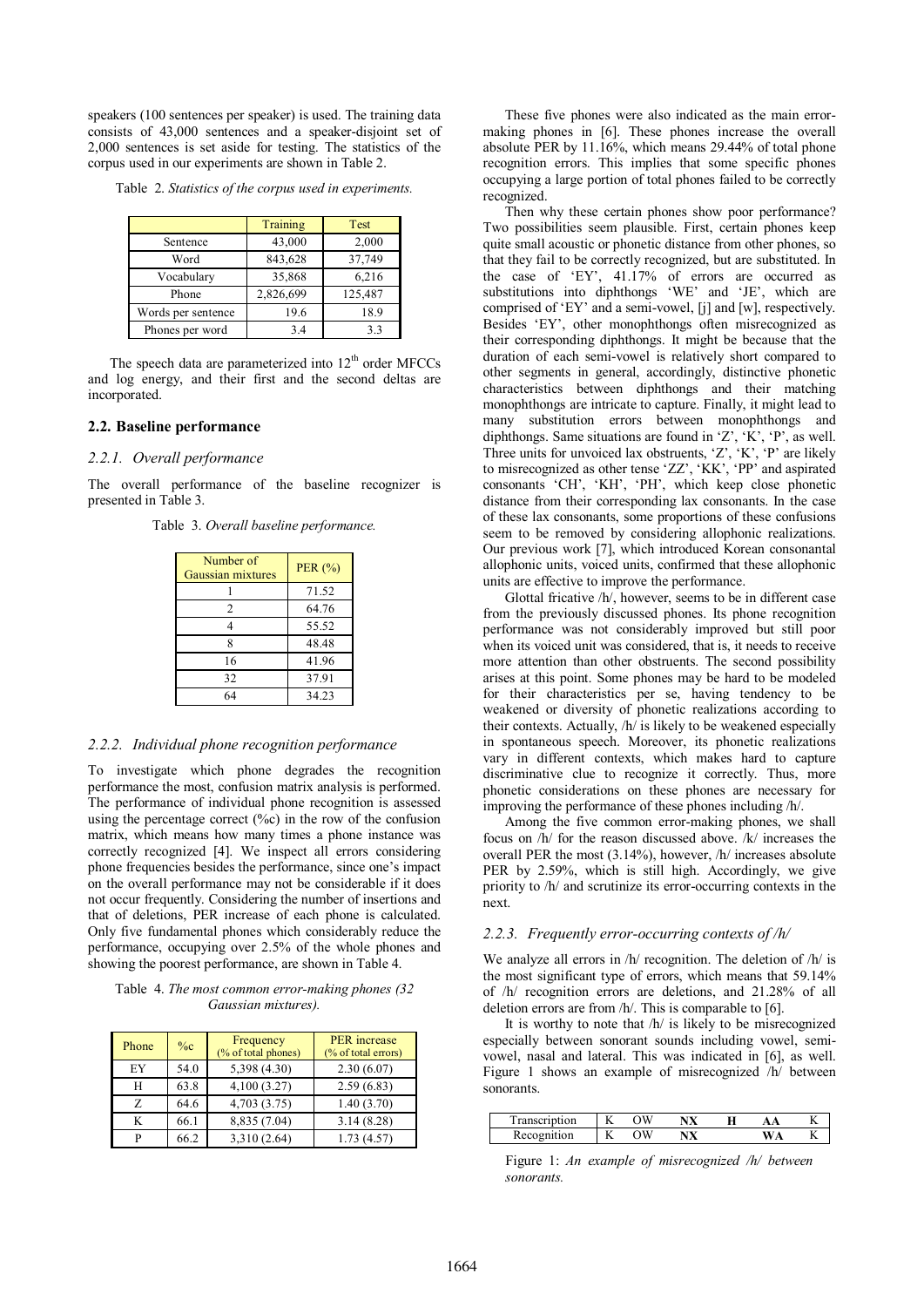Note that not only 'H' is deleted, but following 'AA' is also substituted. As shown, misrecognition of /h/ affects its adjacent phones as well.

The realizations of Korean /h/ between sonorants, however, have been rarely investigated in terms of both phonetics and speech technology, except for [8], a phonetics-based quantitative study. It is reported that 69.03% of /h/ is completely deleted between sonorants in average, and 12.67% is realized as voiced sound. 18.30% of /h/ makes following vowel devoiced [8]. Thus, /h/ has three different realizations, showing complementary distributions, between sonorant sounds. Focusing on the most frequently error-occurring contexts of /h/, between sonorants, phonetic units are proposed to improve the overall performance and /h/ recognition performance in the next section.

# **3. Phonetic unit refinements**

Based on the realization of /h/ as described above, alternate phone sets are designed by adding phonetically-motivated units to the baseline phone set presented in Table 1. This paper focuses on the following three phonetic constraints of the realizations of /h/, which are applied optionally, not obligatorily:

- · *h-voicing*: /h/ is realized as voiced [ɦ] between sonorants.
- · *Vowel devoicing*: /h/-following vowel is realized as [V̥], when /h/ is between sonorants.
- · *h-deletion*: /h/ is deleted between sonorants.

Considering these optional phonetic constraints, the phonetic units which are to be added to the baseline phone set is given in Table 5.

|                    | Number of              |                       | Applied constraint                                            |                 |
|--------------------|------------------------|-----------------------|---------------------------------------------------------------|-----------------|
| Phone set          | units                  | Korean<br>orthography | <b>IPA</b><br>symbol                                          | PLU<br>symbol   |
| h-voicing          | 39<br>$(baseline +1)$  | ਨੋ                    | $\lceil \text{fi} \rceil$                                     | H1              |
|                    |                        | ŀ                     | [ġ]                                                           | AA0             |
|                    |                        | ┪                     | $\left[\begin{smallmatrix} 1\\  \ 0 \end{smallmatrix}\right]$ | AX0             |
|                    |                        | $\perp$               | $\left[\begin{smallmatrix} 0\\ 0 \end{smallmatrix}\right]$    | OW <sub>0</sub> |
|                    |                        | $\top$                | $[\mathfrak{u}]$                                              | UW <sub>0</sub> |
|                    |                        |                       | $[\mathbf{u}]$                                                | WW0             |
|                    |                        |                       | [i]                                                           | IY <sub>0</sub> |
|                    | 56<br>$(baseline +17)$ | H/H                   | [e]                                                           | EY <sub>0</sub> |
|                    |                        | þ                     | $[j\alpha]$                                                   | JA0             |
| vowel<br>devoicing |                        | ₹                     | [jʌ]                                                          | JX0             |
|                    |                        | $\overline{\tau}$     | [jo]                                                          | JO <sub>0</sub> |
|                    |                        | $\top \!\!\!\top$     | [ju]                                                          | JU <sub>0</sub> |
|                    |                        | )                     | [je]                                                          | JE <sub>0</sub> |
|                    |                        | 놔                     | [wq]                                                          | WA0             |
|                    |                        | ᅱ                     | $[w_A]$                                                       | WX0             |
|                    |                        | 니/내/제/                | [we]                                                          | WE0             |
|                    |                        | ᅱ                     | $[\overline{\mathbf{w}}\mathbf{i}]$                           | UI0             |
|                    |                        | ᅴ                     | $[\overline{\mathbf{u}}_i]$                                   | WI0             |
| h-deletion         | 38<br>$(baseline +0)$  |                       |                                                               |                 |

#### Table 5. *Added units derived by phonetic constraints on the realizations of /h/.*

These refined units are used to model the realization of /h/ and its following vowel. Figure 2 shows an example of transcriptions using the refined phone sets.

| Korean<br>orthography | 공학 'engineering' |    |    |     |  |
|-----------------------|------------------|----|----|-----|--|
| Baseline              | OΨ               | ΝX |    | ΑA  |  |
| h-voicing             | OΨ               | NΧ | H1 | AΑ  |  |
| vowel devoicing       | OΨ               | NΧ |    | AA0 |  |
| h-deletion            | WC               | ΝY |    |     |  |

| Figure 2: An example of transcriptions using baseline |  |
|-------------------------------------------------------|--|
| and refined phone sets.                               |  |

Note that the phonetic unit for /h/ and its following vowel are different in four phone set. The *h-voicing* set has the unit for voiced /h/, 'H1', while the *vowel devoicing* set has the unit for devoiced vowel unit, 'AA0'. In the case of the *h-deletion* set, the unit for /h/ is removed from the transcription to represent deleted /h/ between sonorants.

## **4. Experimental results**

With three proposed phone sets given in section 3, phone recognition experiments are performed. All experimental setups are unchanged as in the previous baseline experiments described in section 2, except for the phone set and its corresponding pronunciation dictionary.

Table 6 shows the experimental results of phone recognition. Compared to the baseline, the performance is degraded in two sets, the *h-voicing* set and the *vowel devoicing* set, while the *h-deletion* set obtains an absolute reduction in PER by 0.75%, which means 1.37% of relative improvement. One possible factor leading the *vowel devoicing* set to remarkable degradation is that it has 17 more units than the baseline set.

| Phone set       | PER $(%)$ | Absolute<br>reduction<br>in PER $(\% )$ | Relative<br>reduction<br>in PER $(\% )$ |
|-----------------|-----------|-----------------------------------------|-----------------------------------------|
| <b>Baseline</b> | 37.91     |                                         |                                         |
| h-voicing       | 38.77     | $-0.86$                                 | $-1.95$                                 |
| vowel devoicing | 39.65     | $-1.74$                                 | $-3.35$                                 |
| h-deletion      | 37.16     | $+0.75$                                 | $+1.37$                                 |

Table 6. *Experimental results using the proposed phone sets (32 Gaussian mixtures).*

To examine the effects of each phone set more in detail, the number of errors is given in Table 7. Compared to the baseline set, the *h-voicing* set has more insertion errors while deletion errors decrease as in the *vowel devoicing* set, which shows the worst performance. Substitutions neither increase nor decrease significantly in both sets. In the case of the *hdeletion* set, however, deletion and substitution errors remarkably decrease, while insertions increase to a certain degree. The increase of insertion errors may be on account of realization of /h/, which was modeled as deleted one in the system. Actually, 833 more instances of /h/ are inserted when the *h-deletion* set is used compared to the baseline set. Though, as shown in Table 6, the *h-deletion* set obtains the best performance, reducing the absolute PER by 0.75%.